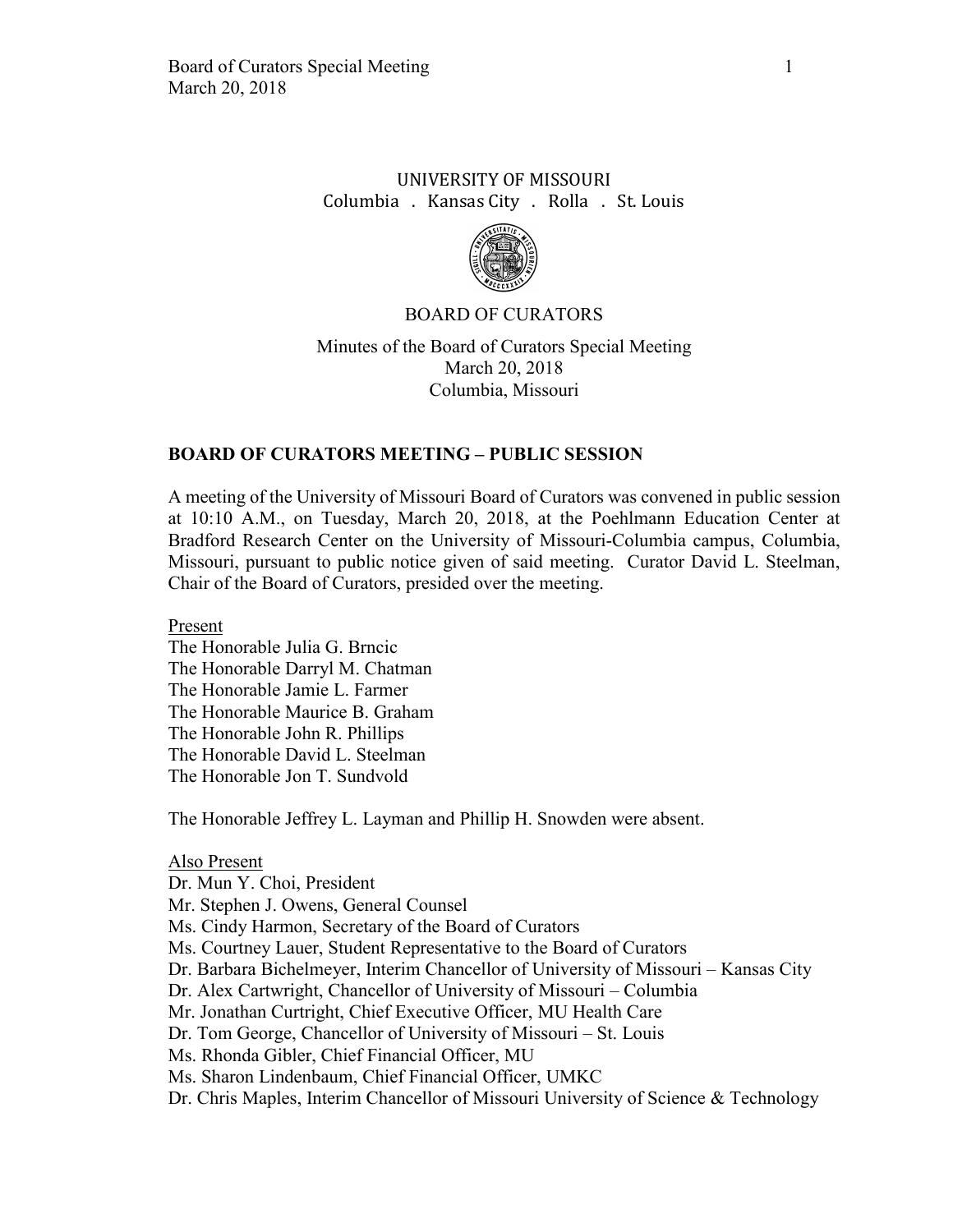Dr. Mark McIntosh, Vice President of Research and Economic Development Ms. Cuba Plain, Interim Chief Financial Officer, Missouri University of Science and Technology Mr. Ryan D. Rapp, Vice President for Finance Mr. Gary Ward, Vice Chancellor for Operations and Student Affairs, MU Mr. Robert Simmons, Associate Vice Chancellor, UMKC Ms. Liz McCune Media representatives

Board of Curators Finance Committee meeting was convened at 10:11 A.M. and concluded at 1:15 P.M. on Tuesday, March 20, 2018.

## **Finance Committee**

Curator Brncic provided time for discussion of committee business.

Fiscal Year 2019-2023 Preliminary Capital Project Plan and Preliminary Fiscal Year 2020 State Appropriations Request for Capital Items, UM – presented by Vice President Rapp, Interim Chancellor Bichelmeyer, Chancellor Cartwright, Chancellor George, Interim Chancellor Maples and Mr. Curtright (slides and information on file for this information item)

A new process was approved at the September 2017 Board meeting that includes development of a five-year capital plan that will be reviewed and approved annually by the Board of Curators. The first step of the new process (Gate A) completed in November 2017, approved the projects recommended to be included in the preliminary capital plan. Campuses presented the preliminary Capital Plan with the campus priority projects including the reasoning for the priority order and how the projects supported the campus strategic and master plans.

The current step (Gate B) completed during this meeting was the review and approval of projects to be included in the Campuses Capital Plans and the State Appropriation Request which will be recommended for approval to the Board of Curators in April. Project information includes project description; project justification; funding strategies such as donor support, internal funding, debt, or State funding; and the facilities stewardship index (FSI).

Each Chancellor and the MU Health Chief Executive Officer submitted their capital priority projects for discussion.

Each campus also presented one project priority for consideration in the fiscal year 2020 state capital appropriations request.